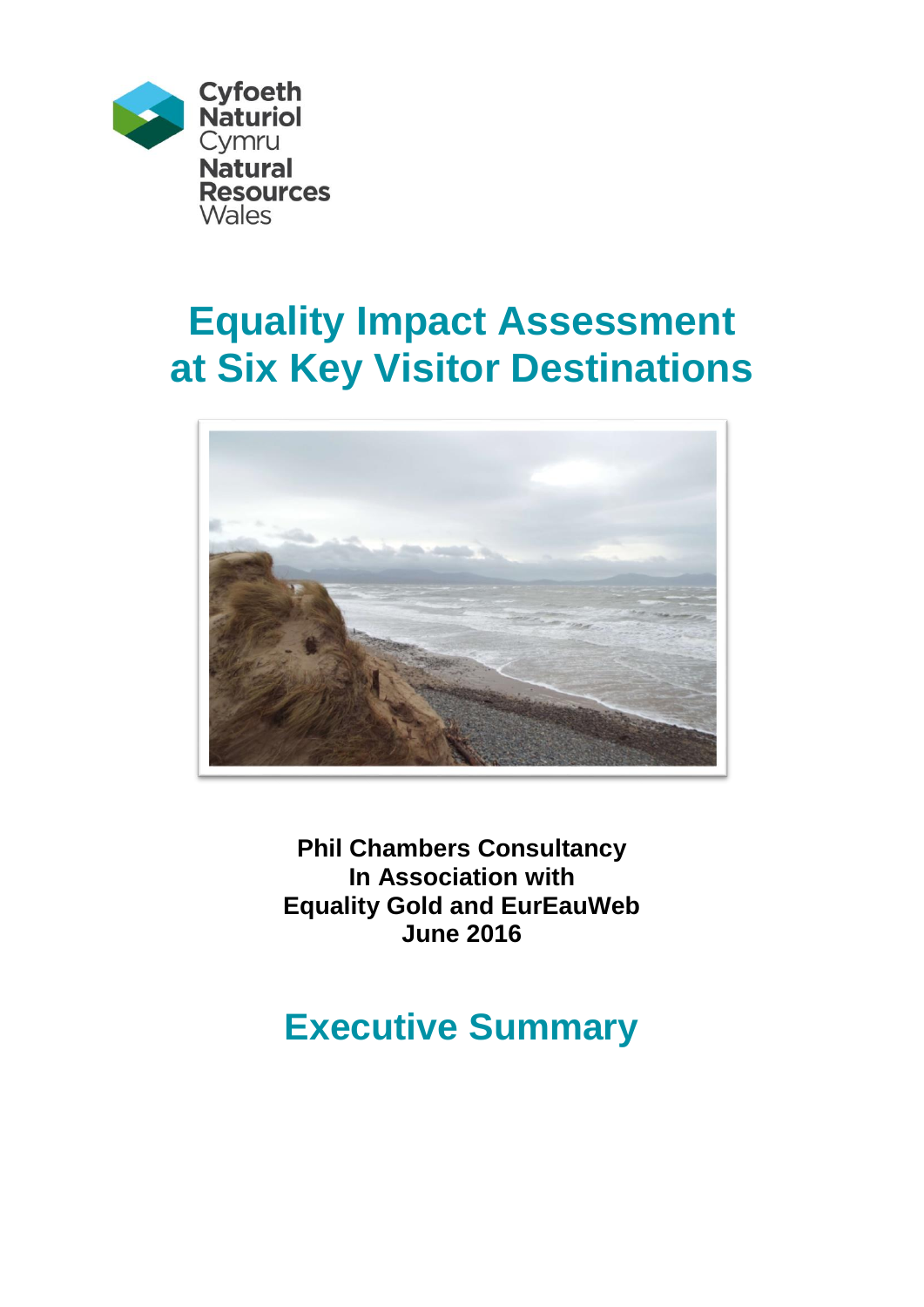

### **Executive Summary**

#### **Introduction**

Phil Chambers Consultancy in association with Equality Gold and EurEauWeb was commissioned by Natural Resources Wales (NRW) to carry out an Equality Impact Assessment at six key visitor destinations. NRW is the largest government sponsored body in Wales, with responsibilities for land management, recreation and conservation of the Welsh natural environment. It was established in 2013, largely taking over the former functions of the Countryside Council for Wales, Forestry Commission Wales and the Environment Agency Wales. The places visited as part of the Equality Impact Assessment were: Newborough National Nature Reserve and forest, Anglesey Coed y Brenin Forest Park – Afon Eden Trail and Visitor Centre Cadair Idris Visitor Centre and Dôl Idris Garwnant Visitor Centre, Site and Willow Trail

Dyfi-Ynyslas National Nature Reserve

Bwlch Nant yr Arian Forest, Visitor Centre, Site and Barcud Trail

#### **Legislative Context**

The Equality Impact Assessment was designed to determine if people recognised as having protected characteristics under the Equality Act (2010) were receiving equal services and opportunities to visit the six evaluation sites. People with protected characteristics include:

- Age
- Disability
- **•** Gender Reassignment
- Marriage and Civil Partnership
- Pregnancy and Maternity
- Race
- Religion or Belief
- Sex (gender)
- Sexual Orientation

The General Duty (of the Act) requires NRW, through its actions, to eliminate unlawful discrimination, harassment and victimisation; advance equality of opportunity between different groups and foster good relations between people from different groups. This includes employment practices and in the context of this study relates to the goods, services and facilities that it and its sub-contractors provide at outdoor recreation sites.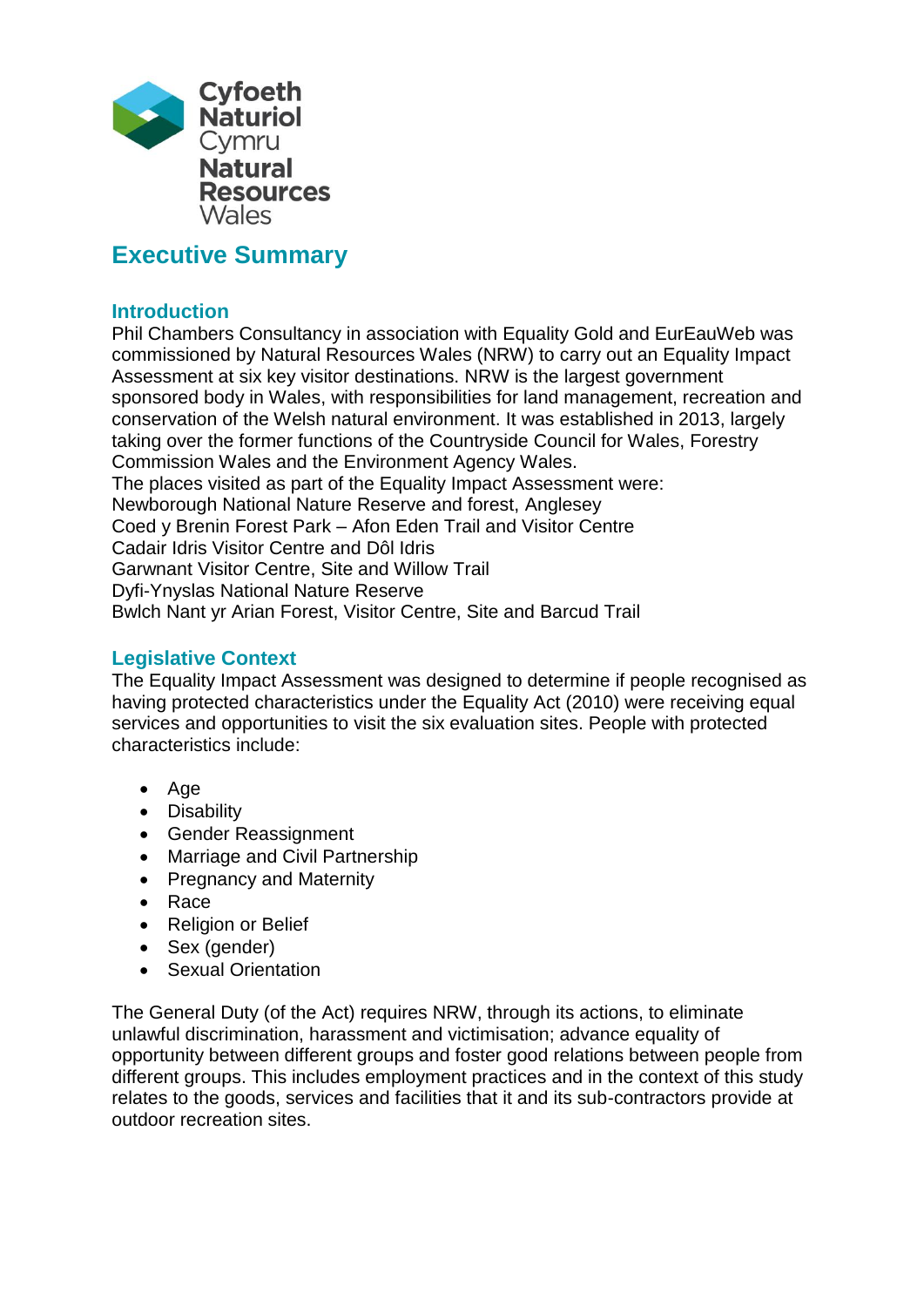

#### **Methodology**

The methodology to carry out the Equality Impact Assessment included a mix of visitor and NRW staff consultations, through online and face to face conversations which were carried out in the early Spring of 2016. A survey methodology was designed to evaluate the suitability of the sites, visitor centres and footpaths described as "all ability" trails to determine their welcome, services and facilities to people with protected characteristics. The six sites were visited individually, to carry out access surveys, although it is fair to say that as it was not the key visitors season, the sites were not as busy as they would probably be later in the year. A policy and strategy review was carried out to identify and assess how NRW included people with protected characteristics in its strategic planning across a range of visitor services.

It was planned to carry out focus group meetings in the vicinity of each of the key sites, which would target opinions from people with protected characteristics, but only one meeting came to fruition, which was held at the NRW building in Bangor and focussed primarily on Newborough National Nature Reserve and forest, Anglesey. The representatives at the focus group included members of the Riding for the Disabled Association and Disabled Ramblers Association. Although efforts were made to stimulate wide consultation, the feedback from Newborough National Nature Reserve and forest was positive particularly in terms of clarifying the need for barrier free environments and the need to increase direct communication between individuals and groups representing people with protected characteristics and NRW. The information and communication services provided by NRW to "people with protected characteristics were also evaluated as part of the Equality Impact Assessment.

#### **Demographics of the Key Destination Sites**

The six sites were spread across Wales from the most north westerly, Newborough National Nature Reserve and forest, on the Isle of Anglesey to Garwnant in the south near to Merthyr Tydfil. Dyfi-Ynyslas National Nature Reserve was the most westerly site, although during the survey the Visitor Centre was closed for the winter season. Bwlch Nant yr Arian is a busy visitor destination close to the university town of Aberystwyth, although Ceredigion, where the site is located is sparsely populated. Two sites, Coed y Brenin Forest Park and Cadair Idris and Dôl Idris are situated centrally in mountainous forested areas.

The full spectrum of people identified as having protected characteristics are not fully identified in key research information such as the Census, but where it was possible to collect data, it was interesting to learn that 1,100 people identified themselves as non - white who live on Anglesey, but on average Black and Minority Ethnic (BME) populations in communities in the target visitor destinations were lower than found on average across Wales. More than 59% of the population of Gwynedd said that they were Christian and more than 29% saying they had no religion. On average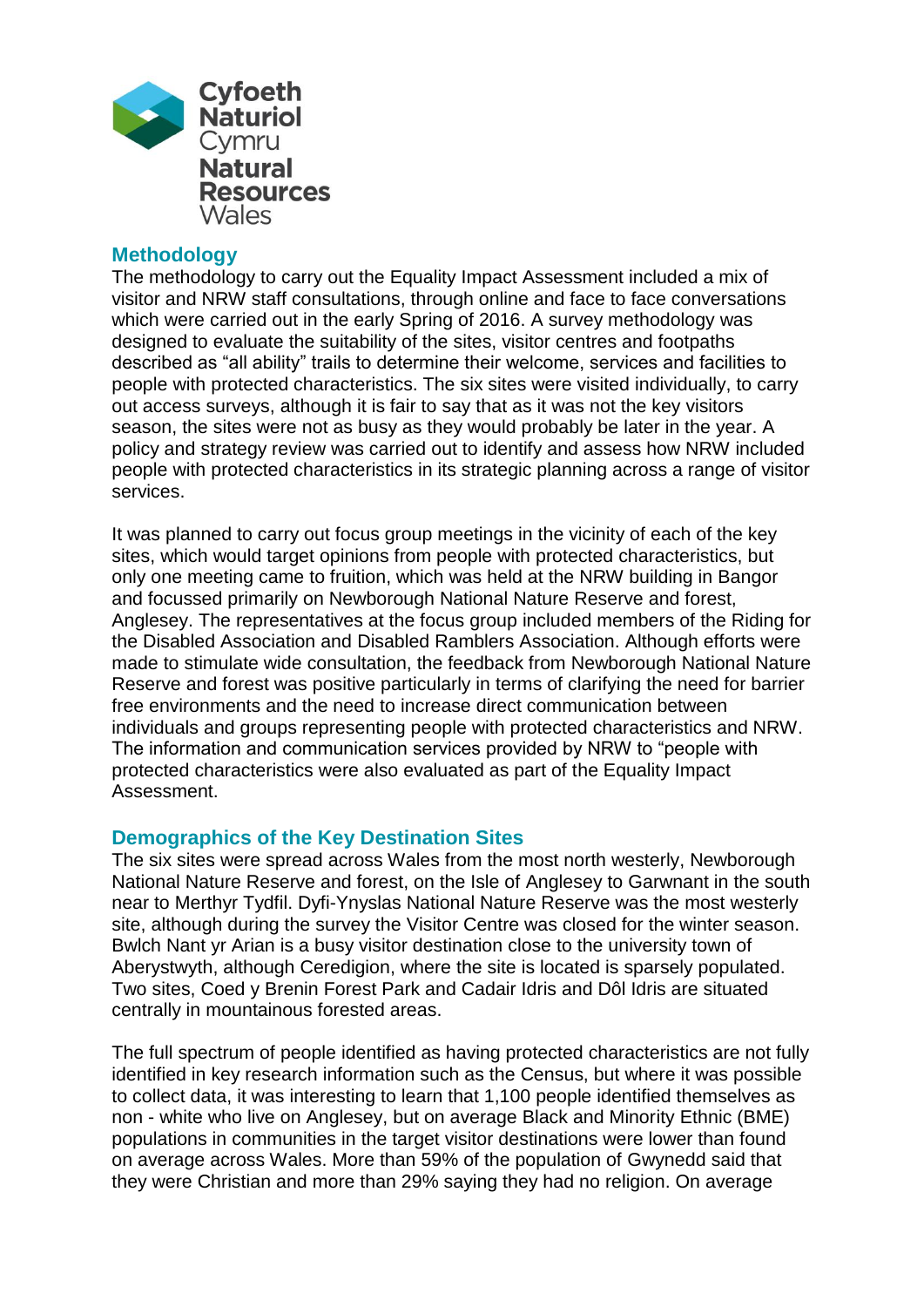

20% of people in the target visitor destination areas were described as living with "limiting long term illness" in the last Census.

Although the "protected characteristic" sexual orientation is not identified in the Census results, Lesbian Gay Bi - sexual and Transgender (LBGT) staffing was recorded in NRW's employee statistics and showed a positive approach to the employment and career provision to people with a sexual orientation "protected characteristic". Stonewall, the LGBT advocacy group congratulated NRW on its positive approach to equality and diversity employment policies and practices in 2016.

#### **Online Surveys**

An online survey was developed to gauge the impact of NRW services and facilities to people within protected characteristics. Although the responses were not numerically high, the feedback was valuable. The online replies were mainly from disabled people and their advocates, although two onsite interviews with people from BME backgrounds were interesting too. It was felt that NRW was successful in meeting the needs of people with protected characteristics although there was a clear demand for increased dialogue and communication between people with protected characteristics and NRW. There was also a strong request for more inclusive information and positive images of people with protected characteristics, amongst the general visitor population, on leaflets and website information. In particular disabled people wanted to work more closely with NRW to develop barrier free outdoor opportunities for all.

A survey questionnaire was sent online to nominated NRW staff, involved in providing facilities and services relating to the six visitor destinations; to learn about their knowledge of NRW equality and diversity policies and to gauge their perception of how effective the policies and practices were in meeting NRW's responsibilities to visitors under the Equality Act (2010). In the main staff returning the questionnaire felt that NRW had suitable equality and diversity policies in place and that they understood them and they were effectively carried out. Although some staff said that they had received equality and diversity training in the past, there was a clear request for up to date training across the whole spectrum of working with people with protected characteristics.

#### **Access Survey at the Six Key Sites**

There was not previously a clearly defined comprehensive survey format for collecting information about accessibility to the visitor destinations for people across the range of protected characteristics, so one was designed to facilitate the data collection.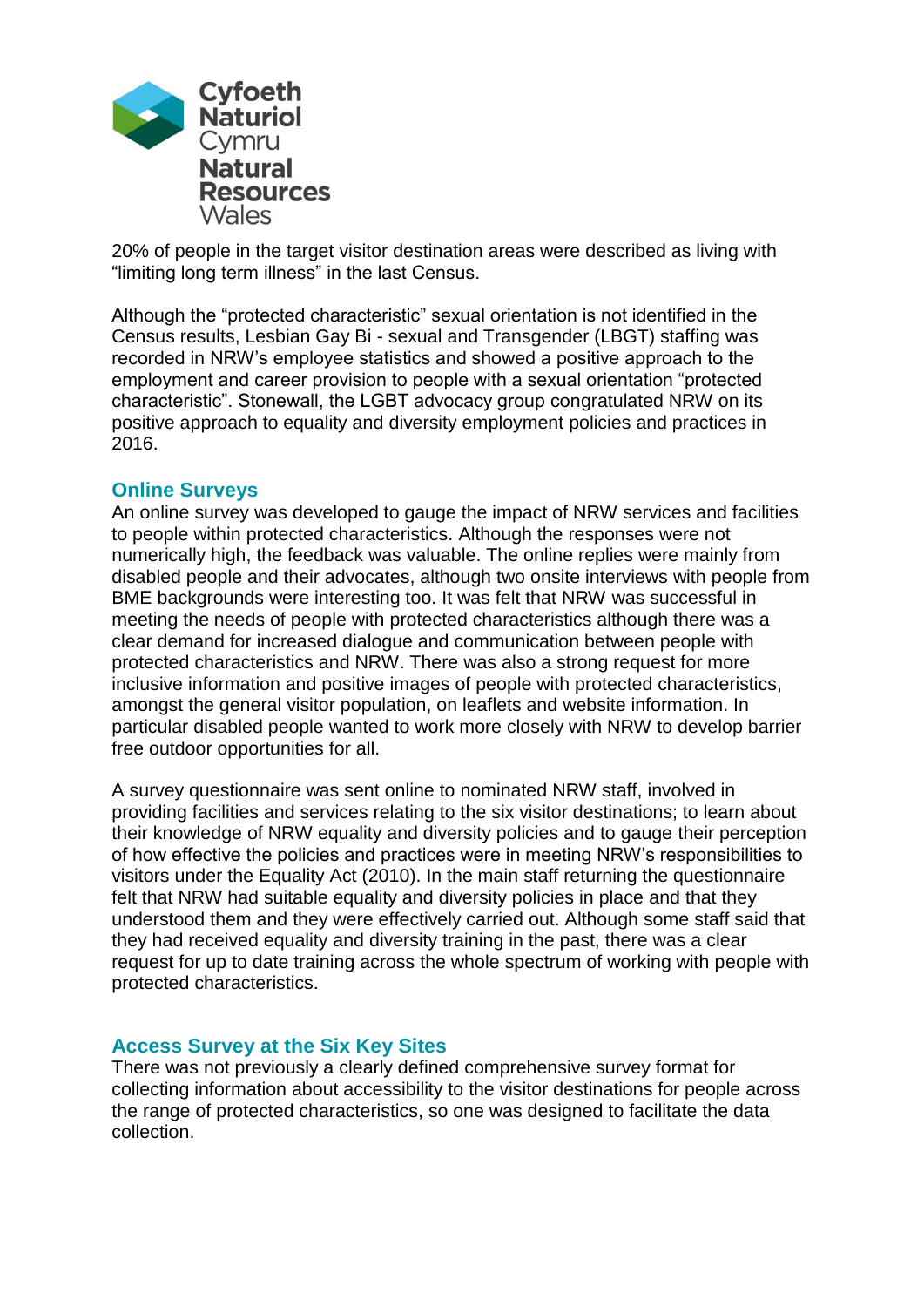

The survey design used the Countryside for All Standards and Guidelines and the complementary By All Reasonable Means accessibility standards to provide a framework for assessing the physical environment, such as gradients, footpath widths and path quality etc. across a wide range of outdoor settings. Each footpath visited was assessed according to its individual setting and measured to check that the landscape characteristics were within the access standard for that setting. Most of the footpaths surveyed were identified by NRW as "all ability" trails and generally fell with the Countryside for All Rural Standard. The terms "all ability" is a positive, but it is not objective; in that it assumes the abilities of path users rather than assessing and describing the characteristics of the physical environment which will confront them. It is recommended that NRW examines the terminology it uses to describe footpaths and develops a more objective description which provides prospective path users with an informed choice about whether a path meets their individual access needs.

The methodology for assessing the visitor centres and built environment facilities were against the Building Regulations Approved Document Part M and the guidance document BS8300 (2001) Design of Buildings and their Approaches to meet the Needs of Disabled People. A checklist designed by the Disability Rights Commission (now Disability Rights UK) was used as a method of collecting data about the accessibility of buildings. In order to cover the wider needs of people with protected characteristics a checklist was drawn up to identify services and facilities which would benefit more than one group of people across the spectrum of protected characteristics. For example, a reserved quiet room may be equally beneficial to a child on the autistic spectrum, someone requiring a space for prayer or simply someone needing a rest in a peaceful room; or a café servicing food to meet a range of dietary needs might accommodate the needs of people with particular protected characteristics in an inclusive setting. The evaluation of means of communication and information and interpretive services were assessed and good practice; such as effective and inclusive multi-sensory interpretive services at Cadair Idris were identified.

An important caveat which was built into design of the survey methodology and the advice given to NRW was the Principle of Least Restrictive Access (PLRA). The PLRA is implicit within the Equality Act, which recognised that service providers such as NRW should make "reasonable adjustments" to meet the access needs of people with protected characteristics. In terms of access to the outdoors, the PLRA recognises that it is not necessary for all footpaths to be accessible to all disabled people, but some should be and NRW is reaching that requirement by providing what it describes as "all ability" trails, which were generally compliant with the Countryside for All Rural Standard. The Disabled Ramblers who were consulted during the survey asked NRW to extend opportunities, by applying the PLRA, for outdoor scooter users to access more challenging places, by introducing barrier free routes; which are generally paths without stiles, fences and walls.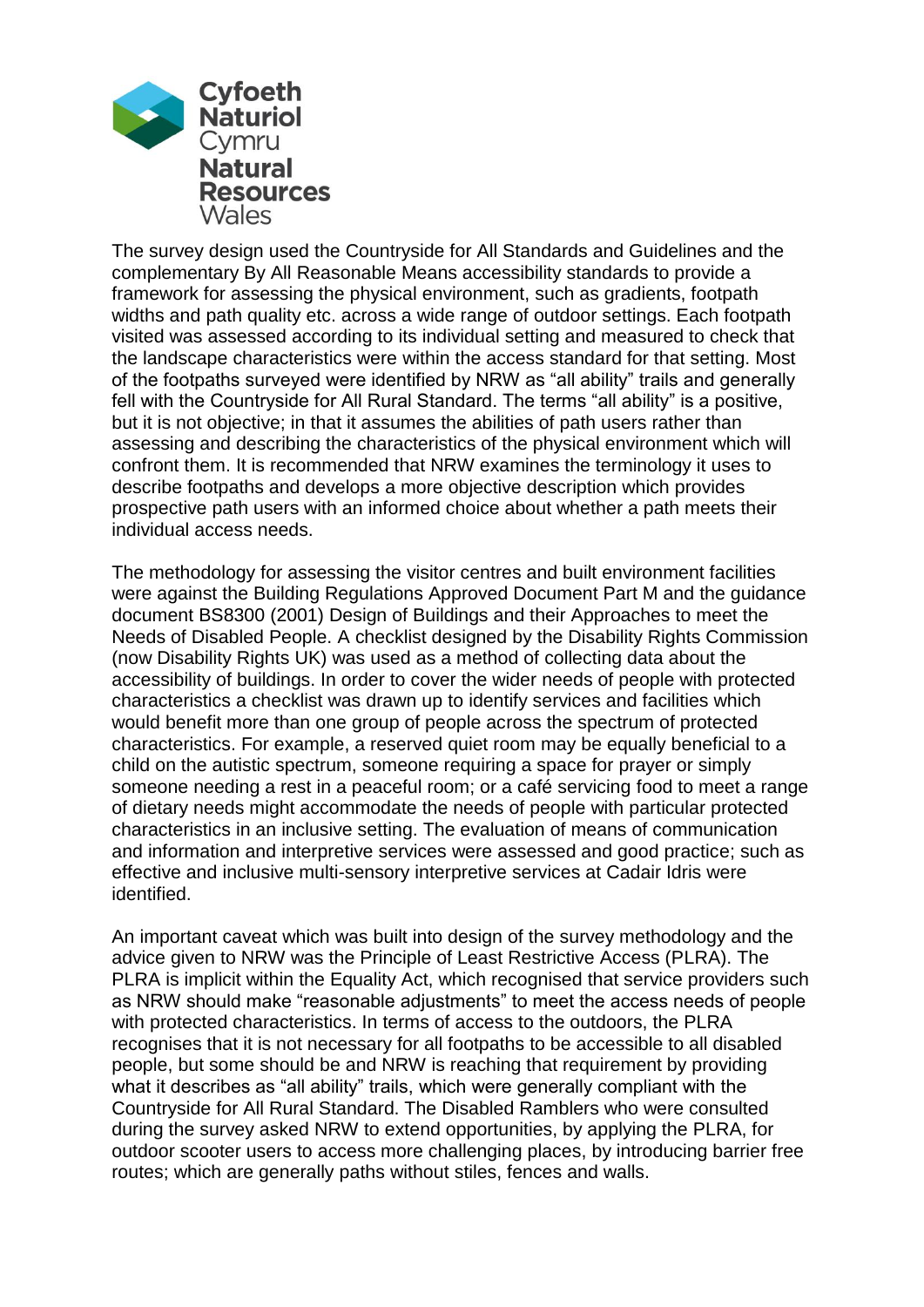

During the survey process a great deal of access information was collected across the six survey visitor destinations, on the outdoor and built environment, information and way-marking provision and interpretive services. Full batteries of recommendations were provided for each individual site and barriers to access were identified by photographs, to assist NRW staff to make access improvements.

During the site surveys, some NRW staff accompanied the survey team, which was mutually beneficial. It is recommended that NRW staff are properly trained in access auditing skills to build upon and advance the groundwork carried out as part of the Equality Impact Assessment evaluation.

#### **Equality Impact Assessment Findings**

There is no doubt that NRW is meeting its obligations to people with protected characteristics in the services and facilities that it is providing at the six key visitor destinations sites visited. The commitment of NRW to working more closely with all current and prospective user groups was clear and NRW staff were very positive about building on the good practice and dialogue achieved as part of the inclusive access focus group meeting about Newborough National Nature Reserve and forest.

There have been some exemplary projects in the past, such as MOSIAC which encouraged BEM people to visit the Snowdonia National Park and Brecon Beacons National Park and that level of good practice is a model for NRW to emulate in the future. It was felt that NRW is more effective in promoting its facilities and services more effectively to some "protected characteristic" people than it is to others. Young people, children and young adults were often featured in promotional material and at Bwlch Nant yr Arian Forest, women with young children were portrayed visiting the site and enjoying the great outdoors. By contrast a young man from a BEM heritage said that he would like to see more inclusive positives images of BEM visitors in promotional material; both to celebrate NRW's commitment to inclusive practices and also to raise the awareness of people who may not be visiting the six visitor destinations that the opportunity is there for them to enjoy too.

It is very important for NRW to receive recognition of its very good employment practices in terms of LGBT staff and there is now an opportunity for the organisation to mirror those accomplishments in the provision of goods and service in outdoor environments. Organisations such as Unique Transgender North Wales and Cheshire, which meets in Llandudno, should be contacted to develop links with people with sexual orientation protected characteristics. Ceredigion Voices for Equality is also an emerging group facilitated by the Council which might also be targeted by NRW to promote its excellent sites and facilities.

In summary it was found that NRW is very committed to building inclusive opportunities for people with protected characteristics and that staff are anxious to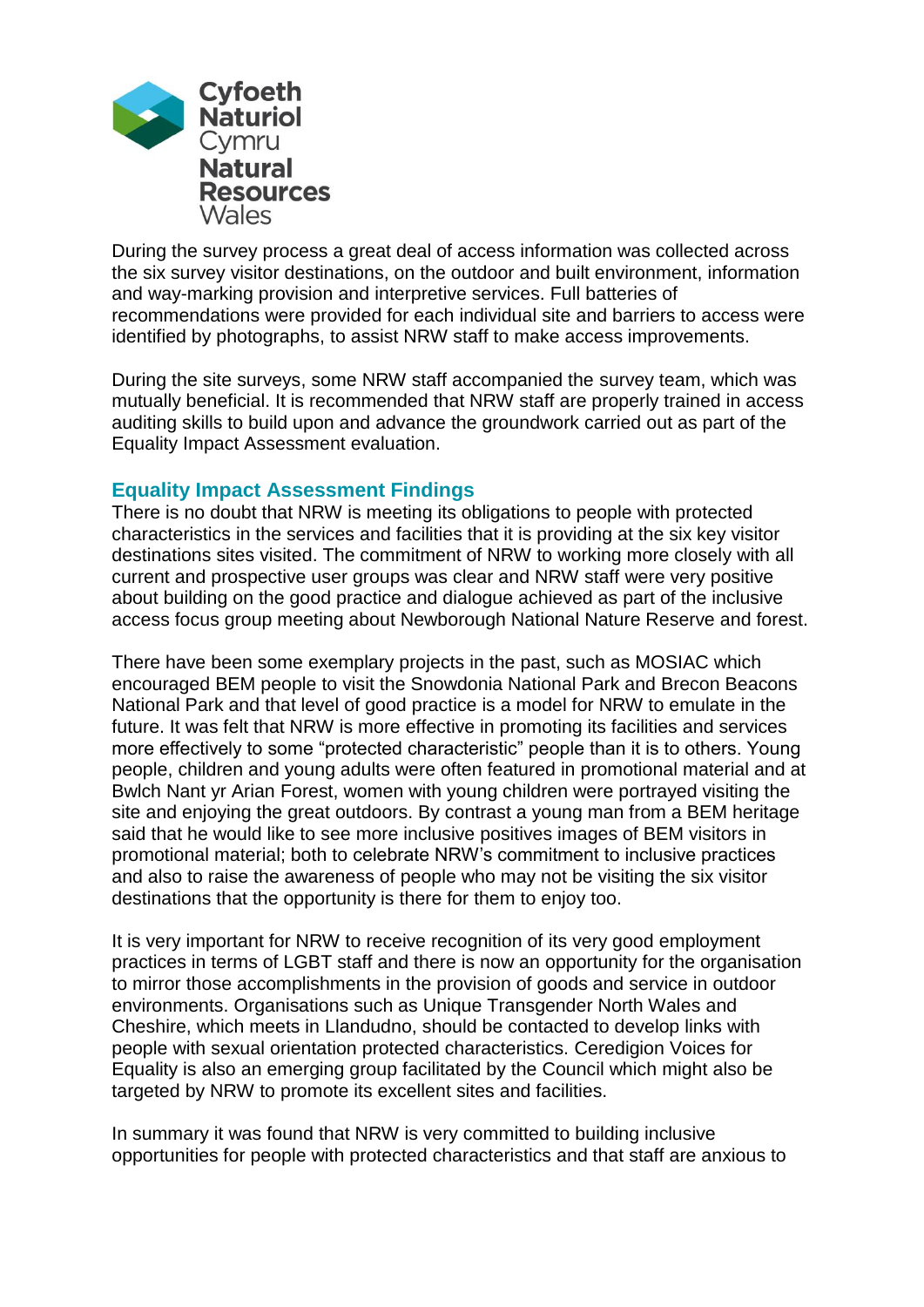

receive addition equality and diversity training and support to enable them to be even more effective in accomplishing that objective.

It was found that NRW has a good policy and strategy framework to achieve more inclusive environments and that the Strategic Equality Plan 2015 – 2019 is very pertinent in its aims and objectives which states "We recognise that people have different needs, cultures, experiences and expectations, and by responding to these, we all benefit from an enriched experience of life and a broader outlook to deliver excellence for all our customers and meet our long-term goals".

#### **Strategic Recommendations**

Although individual recommendations were provided at each of the six targeted visitor destination sites to assist in meeting the needs of people with protected characteristics; the following strategic recommendations are also made to NRW

#### **Policy and Strategy**

Although a number of policy and strategy documents were reviewed during the Equality Impact Assessment study, it is the Strategic Equality Plan 2015 - 2019, which should provide the benchmark for NRW to meet its responsibilities to people with protected characteristics. This is an overarching document which should impact on all other strategic plans. The Strategic Equality Plan does not have an associated framework of SMART objectives yet, so to some extent it remains an aspirational policy. The findings and recommendations set out in this report should be integrated into the Strategic Equality Plan to better consider the needs of visitors with protected characteristics to receive equality of opportunity in accessing NRW services and facilities. A clear line of communication should be established, so that all members of staff, volunteers and partner organisations understand how their jobs impact on the success of meeting equality objectives, so that they feel engaged in the processes involved in providing inclusive services and facilities to people with protected characteristics.

#### **Monitoring Services**

During the survey it was found that NRW does not presently set out Key Performance Indicators (KPI's) to ensure that its equality and diversity policies cascade down through the organisation and are monitored as regards the objectives related to people with protected characteristics. It is essential for all NRW staff, volunteers and partners to receive the leadership and guidance to enable the organisation to effectively monitor and where necessary modify its practices to provide a benchmark for meetings its responsibilities under the Equality Act (2010). The establishment of KPI's and regular reviews throughout all levels of the organisation is necessary to achieve this goal.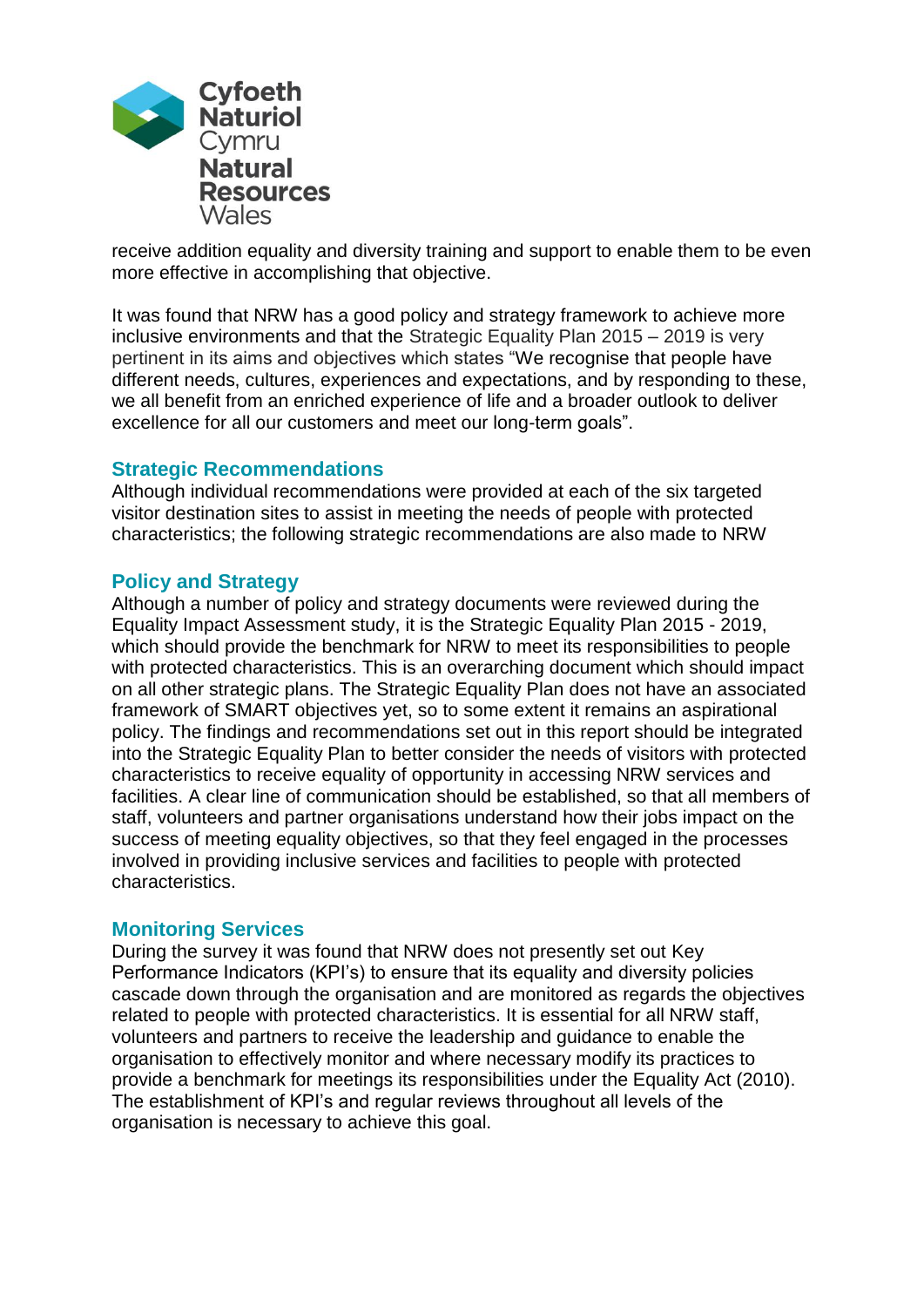

#### **Consultation and Engagement**

The Strategic Equality Plan clearly sets out NRW's commitment to working in partnership with people with protected characteristics and the study has shown that NRW is meeting that goal in terms of employment practices, as evidenced by its improvement in the Stonewall equality index. However, there is not sufficient evidence to show that this standard is being replicated within visitor services and few tangible examples were found, particularly at "grass roots" level. There were examples of people with protected characteristics reporting good service at all of the sites visited during the survey, but not a universal perception of NRW working closely with people with protected characteristics to find out their need and wants and where practical working in consultation with them to meet their aspirations. It is imperative that NRW consults more effectively with people with protected characteristics to ensure they are not disadvantaged in their chances to equally participate in NRW services. It is recommended that local Equality and Diversity forums are established to complement LAF's at grass root levels and that these are resourced to support the inclusion of people with protected characteristics.

#### **Marketing and Communication**

There is a need for NRW to engage more effectively with people with protected characteristics and to develop a marketing and communication strategy which is targeted to all protected characteristics people. At the moment the emphasis appears to be towards families and active young people. People from BME backgrounds suggested providing positive images of people participating in activities in an integrated setting. A range of media platforms should be utilised, the NRW website is a key opportunity to present positive illustrations and images of inclusive services. There is a clear opportunity for NRW to target information to advocacy umbrella organisations such as Unique Transgender, U3A and emerging groups like Ceredigion Voices for Equality and to search out more local organisation with whom to engage and consult about equality and diversity matters and planning.

The line of communication with people with protected characteristics was not clear and appeared to be an ad-hoc approach of website information and promotional leaflets, which were mainly of a generic nature, with a focus towards active families and young people. There does not appear to be marketing targeted at "protected characteristic" people.

The NRW website has a page dedicated to Planning your Visit for each of the six sites within the Equality Impact Assessment study, but unfortunately these are in a text format, without any graphics or illustrations showing disabled people having a great time in an integrated and inclusive outdoor setting.

The international standard for website accessibility and usability is the World Wide Web Consortium [www.w3c.org](https://www.w3.org/) and it is recommended that, if it has not done so,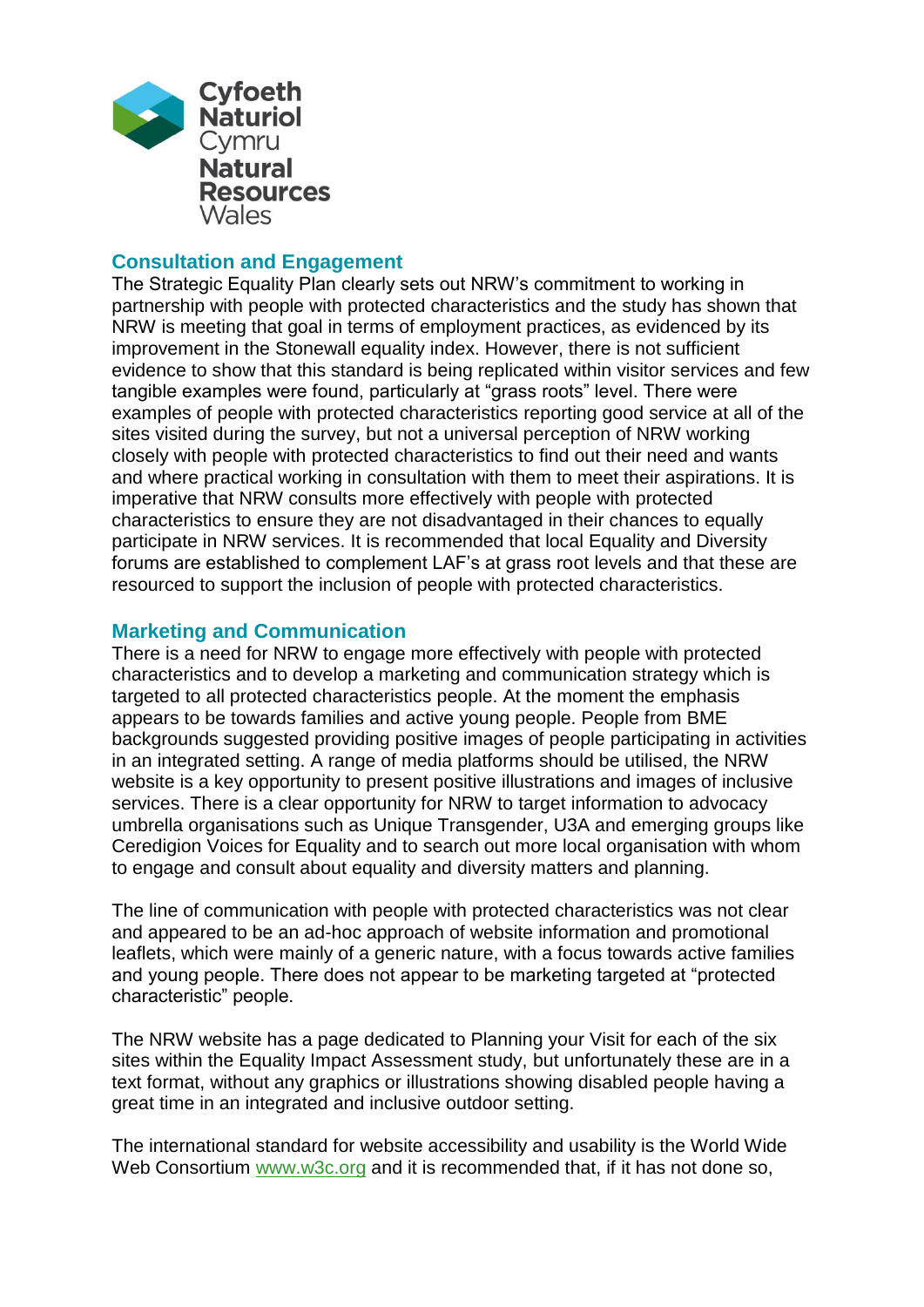

NRW should ensure that it complies with W3C standards. Although not ratified by the relevant governments as yet, on the 3<sup>rd</sup> May 2016, the European Council and the European Commission agreed that all public sector websites should be made more accessible and governments will be expected to ensure that within twenty one months of ratification, to include the following requirements in legislation:-

- New public sector websites and apps will have to be accessible. Current websites will have to be updated.
- Older content will need to be made available, in accessible format, on demand.
- Closed captioning or another accessible alternative will need to be provided on government videos. In the case of live streaming the videos need to be made accessible within 14 days of broadcast.
- There will need to be a clear statement outlining the parts of public sector websites that are not accessible.

Some of the issues relating to the need for captioning on videos provided on the NRW website will need to be addressed and it is recommended that NRW examines the planned legislation in the context of its "anticipatory" requirement under the Equality Act (2010).

#### **Physical Access Improvements**

NRW should ensure that physical access improvements provide safe and easy to navigate paths which meet the needs of a range of people with protected characteristics. The access Standards should provide the guidance for informing visitors about the character of the landscape and where paths are steeper than the Standard, visitors should be advised. Good paths and easy to access seating and other facilities and complementary information and signage should be interlinked. NRW should review its direct linkages between paths that meet both the needs of disabled people and families with children's buggies. The Principle of Least Restrictive Access (See **Section 8 Site Survey Methodology**) should be applied where the Standard cannot be met or NRW might explore developing By All Reasonable means promotion in some of its promotional material, to identify wilder routes with barrier free access. NRW is presently making good progress in consulting with the Disabled Ramblers in and around Anglesey and discussions have developed to provide barrier free routes for people using outdoor mobility scooters and Riding for the Disabled have successfully been engaged in discussing opportunities for horse-riding and carriage driving. NRW should provide the necessary resources to ensure that footpaths across the network are adequate to maintain current capabilities and to meet its responsibilities within the "anticipatory" requirements of the Act and the diverse needs of people with protected characteristics.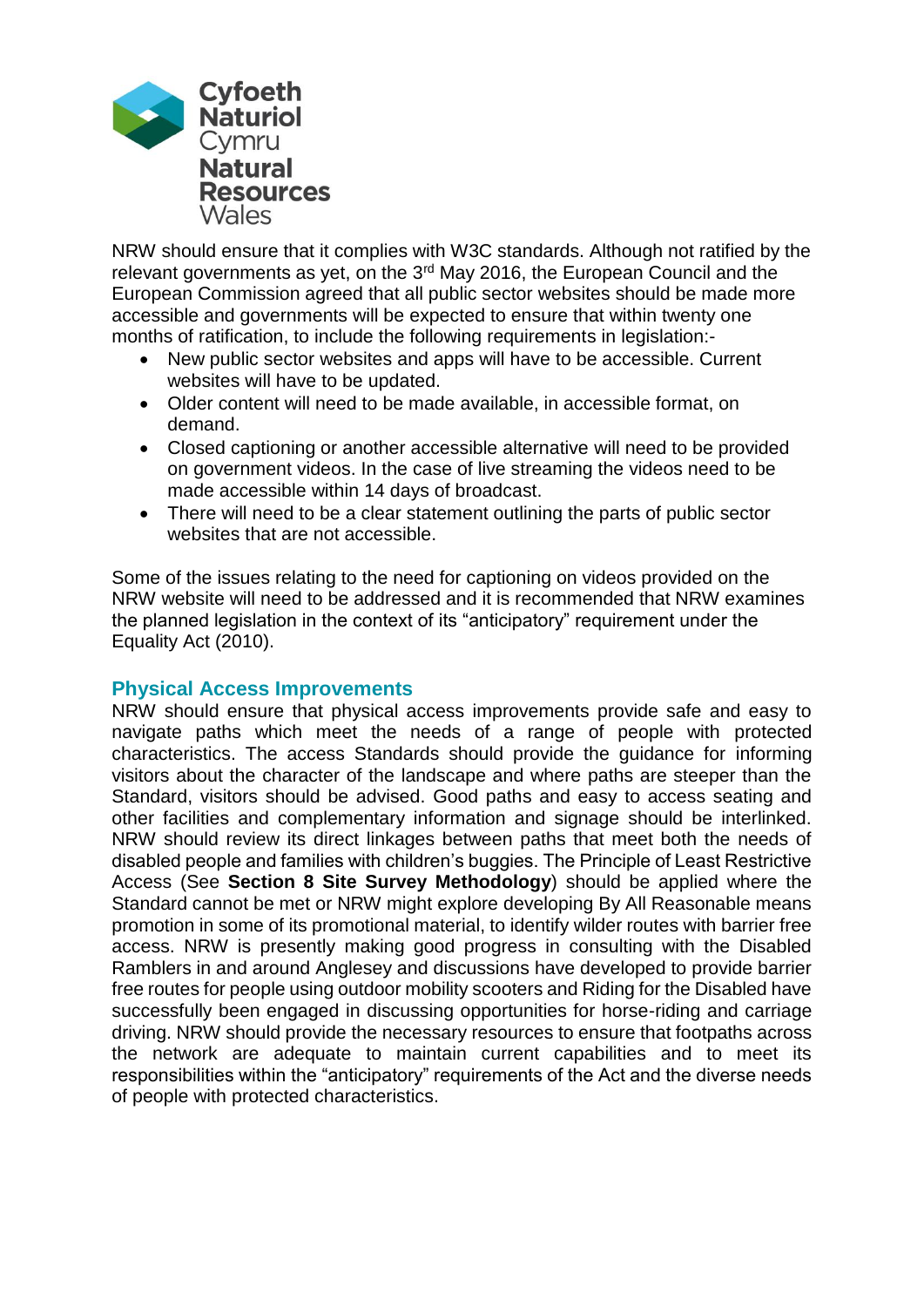

#### **Information Services**

NRW should review its information services and ensure that people with a diverse range of protected characteristics are represented equitably on promotional material. This should be provided through a clear strategy that encompasses print and electronic formats; across a mix of digital platforms. NRW should provide a clear and consistent message regarding footpath design and provide objective information throughout. Assistive technology should be provided to support people with protected characteristics, with sub titles being provided on all future audio visual media and audio induction loops offered in key places. Audio description should be provided as part of an inclusive information plan. NRW should develop an inclusive information design manual which can be universally adopted across the organisation. Strategic staff should be trained in providing inclusive information services and all staff should receive guidance in inclusive information and communication, as part of a generic Equality and Diversity development programme.

#### **Linkages**

NRW should develop a holistic development plan for NRW sites with an assurance that key recreational and leisure opportunities link together. There was some concern during the survey work that the legacy of the Mosaic project, involving the Snowdonia and Brecon Beacons National Parks may be losing influence; it is important for NRW to communicate and engage with the Community Champions network and to replicate that exemplar service to more "protected characteristic" people. The linkage between the local communities, particularly with people with protected characteristics needs to be strengthened. Although, NRW sites are often in rural and sometimes isolated places, it is necessary to build and extend links with people with protected characteristics through establishing grass roots consultative access forums. The role of local stakeholders is essential in establishing and organising this process. There is an opportunity for NRW to work more closely with peer group organisations to disseminate good practice in working to provide inclusive environments and to take a lead in providing guidance, policies and practices which can form a template for universal design, which should be achieved in partnership with peers group organisations and representatives and advocates of people with protected characteristics.

#### **Equality and Diversity Training**

One of the most important things that NRW can do to build its own skills and knowledge and to gain the confidence of people with protected characteristics is to provide all staff with equality and diversity awareness training. This should be provided to recreational staff, visitor services team, marketing and education teams and should include volunteers, and associate organisations' staff and volunteers. Equality and diversity training should provide both general guidance about the Act and the General Duty and NRW's responsibilities including those of individuals. It should also include specific targeted training such as inclusive design, access